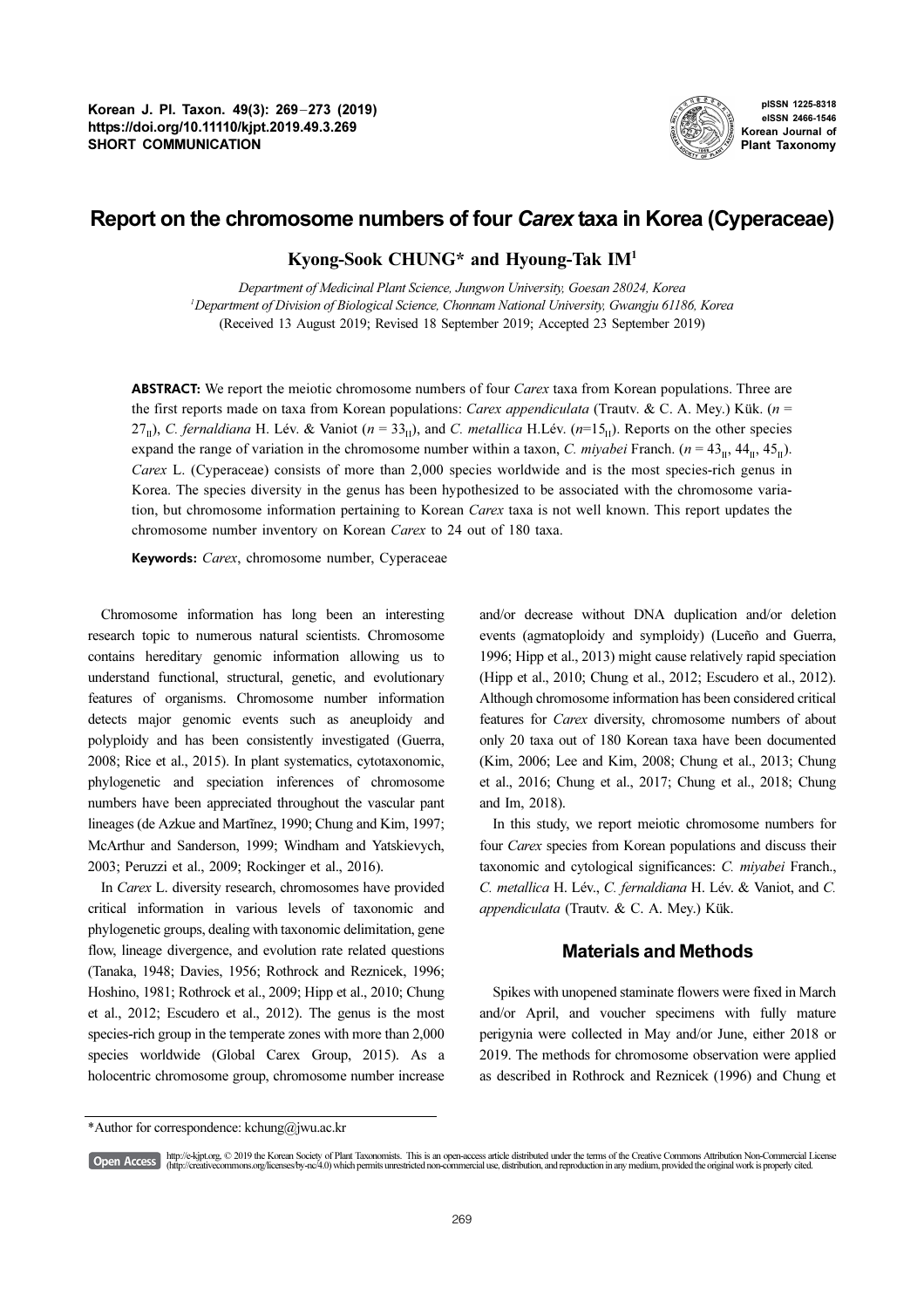|                          | Taxon (locality, voucher specimen)                                                                                                                 | Chromosome<br>numbers counted.<br>2n(n)                              | Previous counts, $2n$                                                       |
|--------------------------|----------------------------------------------------------------------------------------------------------------------------------------------------|----------------------------------------------------------------------|-----------------------------------------------------------------------------|
| Sect. Carex              | Carex miyabei Franch.<br>Songdeok-ri, Goesan-gun, Chungcheongbuk-do, South Korea<br>(Chung 6077, 7 Jun 2019, KH)                                   | 86, 88, 90<br>$(n = 43_{\text{II}}, 44_{\text{II}}, 45_{\text{II}})$ | 90 (Tanaka, 1948)<br>84 (Chung et al., 2018)<br>66, 72 (Chung and Im, 2018) |
|                          | Sect. Hymenochlaenae Carex metallica H. Lév.<br>Yongsu-ri, Hangyeong-myeon, Jeju-si, South Korea<br>(Chung 5150, 1 Jun 2018, KH)                   | 30<br>$(n = 15_n)$                                                   | 30 (Hoshino et al., 2011)                                                   |
| Sect. Mitratae           | Carex fernaldiana H. Lév. & Vaniot<br>Surisan Mt., Anyang-si, Gyeonggi-do, South Korea<br>(Chung 6048-1, 20 May 2019, KH)                          | 66<br>$(n=33)$                                                       | 67 (Tanaka, 1948)<br>66–74 (Hoshino et al., 2011)                           |
| Sect. <i>Phacocystis</i> | Carex appendiculata (Trauty. & C. A. Mey.) Kük.<br>Yupyeong-ri, Nam-myeon, Jeongseon-gun, Gangwon-do, South Korea<br>(Chung 6070, 19 May 2019, KH) | 54<br>$(n = 27)$                                                     | $c.80$ (Krogulevich, 1976)<br>76 (Zhukova and Petrovsky, 1976)              |

Table 1. Carex taxa investigated with voucher specimens and chromosome numbers.

al. (2016). Fixed anthers in a fixing mixture of methanol, chloroform, and propionic acid (6:3:2) were squashed in 1% acetic-orcein and then observed at 1,000× magnification (Nikon Eclipse 50i, Nikon, Tokyo, Japan). To have solid meiotic chromosome numbers, each figure observed was drawn and photographed. In addition, variations in meiotic chromosome numbers  $(n)$  were determined after observations of at least three pollen mother cells per sample. All voucher specimens were identified following Hoshino et al. (2011) and Park et al. (2016), and deposited at the Korea National Arboretum Herbarium (KH) (Table 1).

## Results and Discussion

Observed meiotic chromosome numbers are presented with previous records in Table 1, and representative meiotic chromosome figures are given in Fig. 1. All chromosomes are very short, less than 1 μm long, and distinct primary constriction cannot be pointed, which is one of characteristics of holocentric chromosomes (Hipp et al., 2013; Cuacos et al., 2015). Furthermore, bivalents are only observed in all the meiotic chromosomes in the present study.

## Carex miyabei (n = 43<sub>II</sub>, 44<sub>II</sub>, 45<sub>II</sub>) (Fig. 1A) – Sect. **Carex**

The meiotic chromosome numbers of the species vary,  $n =$  $43<sub>II</sub>$ ,  $44<sub>II</sub>$ ,  $45<sub>II</sub>$ . The counts are incongruent with previous reports from Korean populations,  $2n = 66$ , 72 (Chung and Im, 2018),  $2n = 84$  (Chung et al., 2018); and a Japanese population, 2n  $= 90$  (Tanaka, 1948). The species has been considered as a Japanese endemic, but recently distributions of the species in Japan and Korea have been known (Im et al., 2008; Hoshino et al., 2011; Park et al., 2016). Although C. miyabei is distinctly characterized pubescent perigynia with long beaks, and pistillate scales with aristate apexes, the species has been often confused with C. glabrescens (Kük) Ohwi for similarity on female spike numbers (more than two), and sharing ecological habitats (Im et al., 2008). These species occur throughout South Korea, but the latter grows mainly middle parts of South Korea (Park et al., 2016). Because both favor sunny, sandy places along rivers, it is not hard to find populations of the two taxa close each other (Im et al., 2008; Park et al., 2016). Variations in morphological characters such as perigynium shapes and surface features have made it hard to distinguish them from each other. Chromosome numbers of C. glabrescens have not been reported. As proposed in the previous studies (Chung and Im, 2018; Chung et al., 2018), taxonomic and cytological research should be conducted to understand the two morphologically challenging taxa in the section with taxon sampling covering the distribution areas of the taxa.

## Carex metallica ( $n = 30<sub>ii</sub>$ ) (Fig. 1B) – Sect. Hymenochlaenae

The meiotic chromosomes of C. metallica from a Korean population is observed for the first time,  $n = 30<sub>II</sub>$  which is identical to a previous report from Japan (Hoshino et al., 2011). The species only occurs in Jeju Island, South Korea and is mainly distributed in southern parts of China and Japan (Park et al., 2016; Chen and Zhang, 2018; Masaki, 2018). Dai et al. (2010) reported distributions of the species in Fujian (China) and Taiwan. The Hymenochlaenae comprised of about 60 species in Africa, Asia, and Central and North America, and Europe, and many Asian species exhibit narrow distribution patterns (Dai et al., 2010). Thirteen taxa out of fifteen Chinese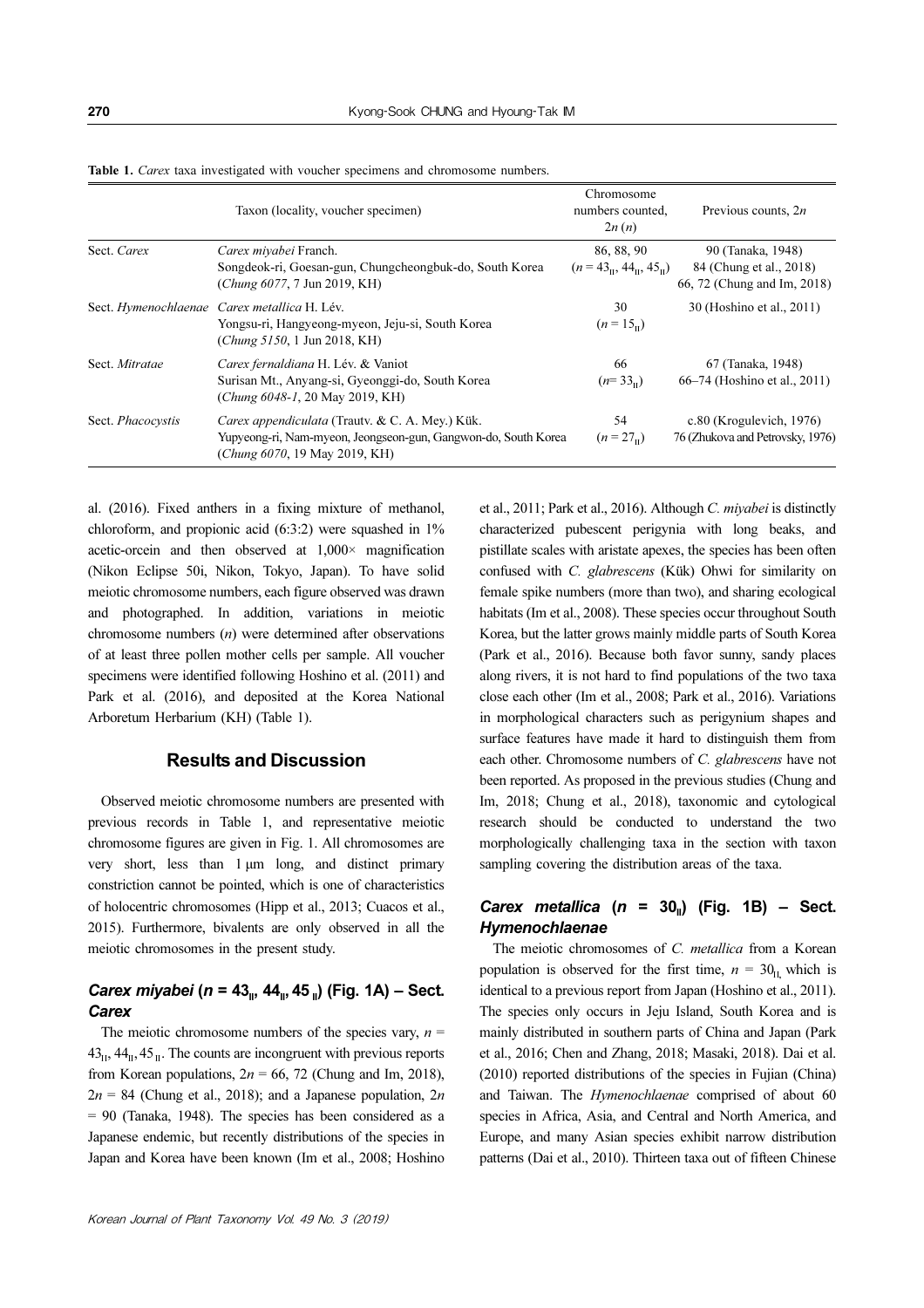

Fig. 1. Photomicrographs of Carex meiotic chromosomes. A. C. miyabei (n =  $43<sub>II</sub>$ , Chung 6077). B. C. metallica (n =  $15<sub>II</sub>$ , Chung 5150). C. C. fernaldiana (n = 33<sub>II</sub>, Chung 6048-1). **D.** C. appendiculata (n =  $27_{\text{II}}$ , Chung 6070). Scale bars = 5 µm.

species in the section are endemic to China, and C. hondoensis Ohwi occurs only in Japan (Dai et al., 2010; Hoshino et al., 2011).

#### Carex fernaldiana (n =  $33<sub>ii</sub>$ ) (Fig. 1C) – Sect. Mitratae

Chromosome number of  $n = 33<sub>II</sub>$  for C. fernaldiana is identified, which is the first report on the taxon from a Korean population. In Japanese populations, the species exhibits a range of chromosome number variations,  $2n = 66-74$ (Tanaka, 1948; Hoshino et al., 2011). Although the species is distinguished from closely related taxa such as C. stenostachys Franch. et Sav. and C. polyschoena by long rhizomes and glabrous perigynia (Park et al., 2016; Nam, 2017), C. fernaldiana is considered as a synonym of C. pisformis Bott (Govaerts, 2019). Govaerts (2019) lists homotypic names of C. fernaldiana: C. sachalinensis var. fernaldiana (H. Lév. & Vaniot) T. Koyama, C. pisiformis var. fernaldiana (H. Lév. & Vaniot) T. Koyama, and C. sachalinensis subsp. fernaldiana (H. Lév. & Vaniot) T. Koyama. Nomenclatural synonyms need to be reevaluated. The evaluation should be conducted along with examinations on taxonomic synonyms covering the distribution areas of C. fernaldiana and C. pisiformis complex.

## Carex appendiculata ( $n = 27<sub>II</sub>$ ) (Fig. 1D) - Sect. **Phacocystis**

For the first time, chromosome number of C. appendiculata from a Korean population is revealed,  $n = 27<sub>II</sub>$ . Previously,  $2n$ = 76 and c. 80 were reported from Russia (Krogulevich, 1976; Zhukova and Petrovsky, 1976). The species is mainly distributed in northern areas of South Korea and is characterized with 1–2 terminal female spikes and broad perigynia (Park et al., 2016). Although taxonomic status and delimitation are not congruent among distributed countries, the species occurs in China (north east), Japan (north), Russia (east), and Korea (north) (Dai et al., 2010; Hoshino et al., 2011, Ji, 2013; Park et al., 2016; Chen and Zhang, 2018; Masaki, 2018).

Counts on three taxa are the first reports from Korean populations: Carex appendiculata (Trautv. & C. A. Mey.) Kük.  $(n = 27<sub>II</sub>)$ , C. fernaldiana H. Lév. & Vaniot  $(n = 33<sub>II</sub>)$ , and C. *metallica* H.Lév. ( $n = 15<sub>II</sub>$ ). The reports on the other species increase a range of variation in chromosome number within a taxon: C. miyabei Franch. ( $n = 43<sub>II</sub>$ ,  $44<sub>II</sub>$ ,  $45<sub>II</sub>$ ). The counts confirm that chromosome number variations within and/or among taxa resulted from aneuploidy/agmatoploidy, and connote high species diversity in Carex. The report updates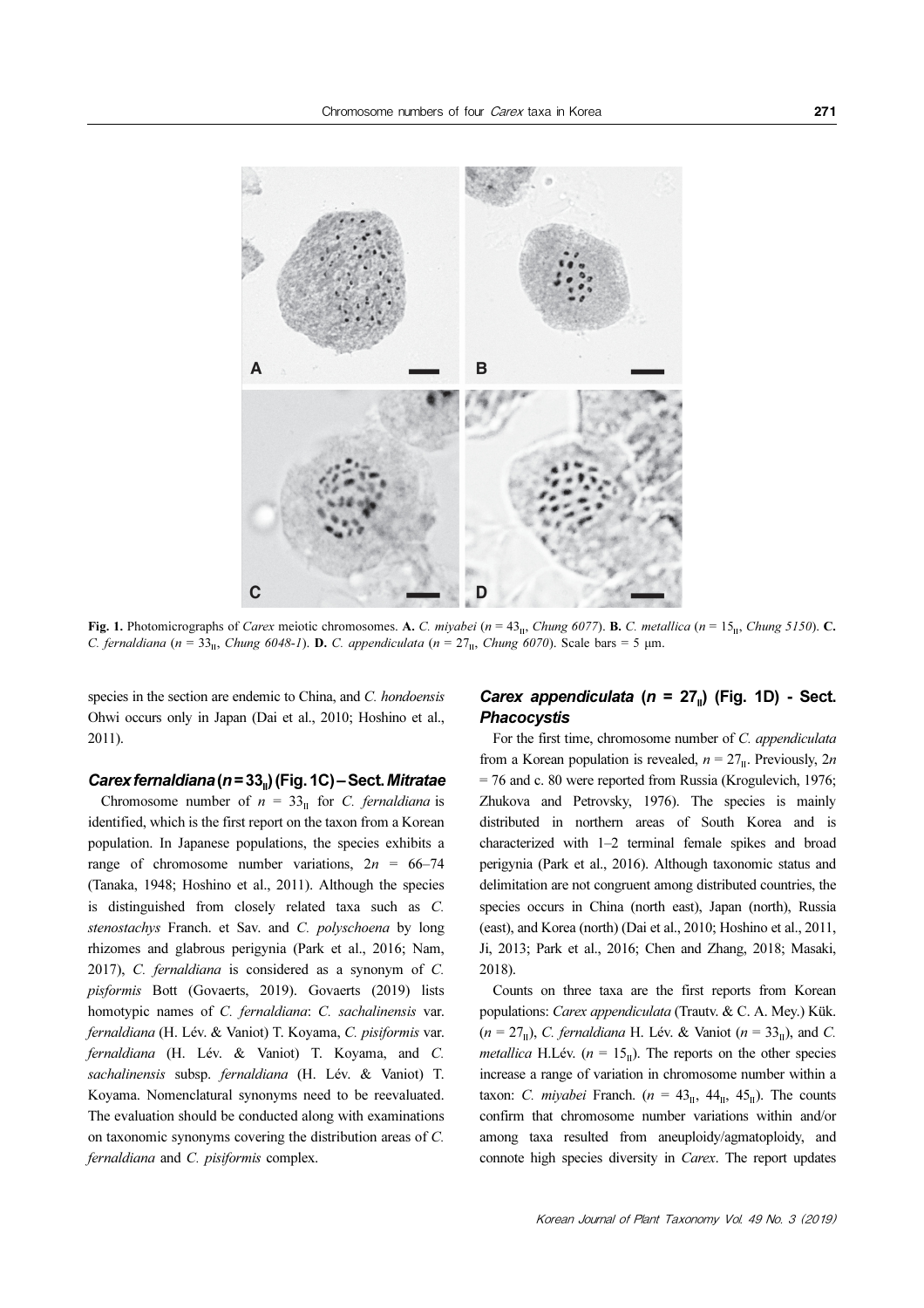chromosome number inventory on Korean Carex to 24 taxa

out of 180 taxa. Accumulating chromosome number data in Carex contributes to understanding species diversity of the genus.

ORCID: Kyong-Sook CHUNG https://orcid.org/0000-0002- 4464-4698; Hyoung-Tak IM https://orcid.org/0000-0002-6333- 6244.

## Acknowledgments

We thank Dr. Takuji Hoshino and Tomomi Masaki (Okayama University of Science) for suggestions on chromosome experiments and observations.

## Conflict of Interest

The authors declare that there are no conflicts of interests.

# Literature Cited

- de Azkue, D. and A. Martĩnez. 1990. Chromosome number of the Oxalis tuberosa alliance (Oxalidaceae). Plant Systematics and Evolution 169: 25–29.
- Chen, W. and S. Zhang. 2018. Species Catalogue of China. Vol. 1. Plants. Spermatophytes (II). Angiosperms (Arecaceae-Poaceae). Science Press, Beijing. Pp. 50, 72. (in Chinese)
- Chung, G. Y. and Y. S. Kim. 1997. Study on the somatic chromosome numbers of Korean Aster L. and its allied taxa. Korean Journal of Plant Resources 10: 292–299.
- Chung, K.-S. and H.-T. Im. 2018. Meiotic chromosome numbers of five Carex taxa in Korea (Cyperaceae). Korean Journal of Plant Taxonomy 48: 201–205.
- Chung, K.-S., A. L. Hipp and E. H. Roalson. 2012. Chromosome number evolves independently of genome size in a clade with nonlocalized centromeres (Carex: Cyperaceae). Evolution 66: 2708–2722.
- Chung, K.-S., T. Hoshino, T. Masaki and H.-T. Im. 2017. Cytological investigations on eight Carex species in Korea (Cyperaceae). Cytologia 82: 329–334.
- Chung, K.-S., T. Hoshino, T. Masaki, H.-T. Im and S.-J. Ji. 2018. Chromosome counts of six Korean Carex species (Cyperaceae). Cytologia 83: 229–233.
- Chung, K.-S., T. Hoshino, T. Masaki, J. C. Yang and H.-T. Im. 2016. Cytological studies on seven species of Korean Carex (Cyperaceae). Cytologia 81: 143–147.
- Chung, K.-S., J. C. Yang and Y.-M. Lee. 2013. Chromosome numbers of Carex section Siderostictae from Korea populations

(Cyperaceae). Korean Journal of Plant Taxonomy 43: 22–26.

Cuacos, M., F. C. H. Franklin and S. Heckmann. 2015. Atypical centromeres in plants: what they can tell us. Frontiers in Plant Science 6: 913.

- Dai, L., S. Liang, S. Zhang, Y. Tang, T. Koyama and G. C. Tucker. 2010. Carex Linneaus. In Flora of China: Acoraceae through Cyperaceae. Zhengyi, W., P. H. Raven and H. Deyuan (eds.), Missouri Botanical Garden Press, St. Louis, MO. Pp. 285– 461.
- Davies, E. W. 1956. Cytology, evolution and origin of the aneuploid series in the genus Carex. Hereditas 42: 349–365.
- Escudero, M., A. L. Hipp, M. J. Waterway and L. M. Valente. 2012. Diversification rates and chromosome evolution in the most diverse angiosperm genus of the temperate zone (Carex, Cyperaceae). Molecular Phylogenetics and Evolution 63: 650–655.
- Global Carex Group. 2015. Making Carex monophyletic (Cyperaceae, tribe Careiceae): a new broader circumscription. Botanical Journal of the Linnean Society 179: 1–42.
- Govaerts, R. 2019. World Checklist of Cyperaceae. Facilitated by the Royal Botanic Gardens, Kew. Published on the Internet. Retrieved Sep 23, 2019, available from http://wcsp.science.kew.org/.
- Guerra, M. 2008. Chromosome numbers in plant cytotaxonomy: concepts and implications. Cytogenetic and Genome Research120: 339–350.
- Hipp, A. L., M. Escudero and K.-S. Chung. 2013. Holocentric chromosomes. In Brenner's Encyclopedia of Genetics. 2nd ed. Vol. 3. Maloy, S. and K. Hughes (eds.), Elsevier, New York. Pp. 499–501.
- Hipp, A. L., P. E. Rothrock, R. Whitkus and J. A. Weber. 2010. Chromosomes tell half of the story: the correlation between karyotype rearrangements and genetic diversity in sedges, a group with holocentric chromosomes. Molecular Ecology 19: 3124–3138.
- Hoshino, T. 1981. Karyomorphological and cytogenetical studies on aneuploidy in Carex. Journal of Science of the Hiroshima University, Division 2, Series B 17: 155–238.
- Hoshino, T., T. Masaki and M. Nishimoto. 2011. Illustrated Sedges of Japan. Heibonsha Ltd., Publishers, Tokyo. Pp. 324, 326, 340, 486, 512, 778.
- Im, H.-T., K.-S. Kim and B.-U. Oh. 2008. Carex miyabei Franchet. (Cyperaceae) and its distribution in Korea. Korean Journal of Plant Taxonomy 38: 539–545. (in Korean)
- Ji, S. J. 2013. A systematic study of the genus Carex sect. Phacocystis (Cyperaceae) in Korea. PhD dissertation, Chungbuk National University, Cheongju, 197 pp. (in Korean)
- Kim, S.-Y. 2006. Establishment of chromosome D/B and molecular cytogenetic analysis of Korean native plants. PhD disser-